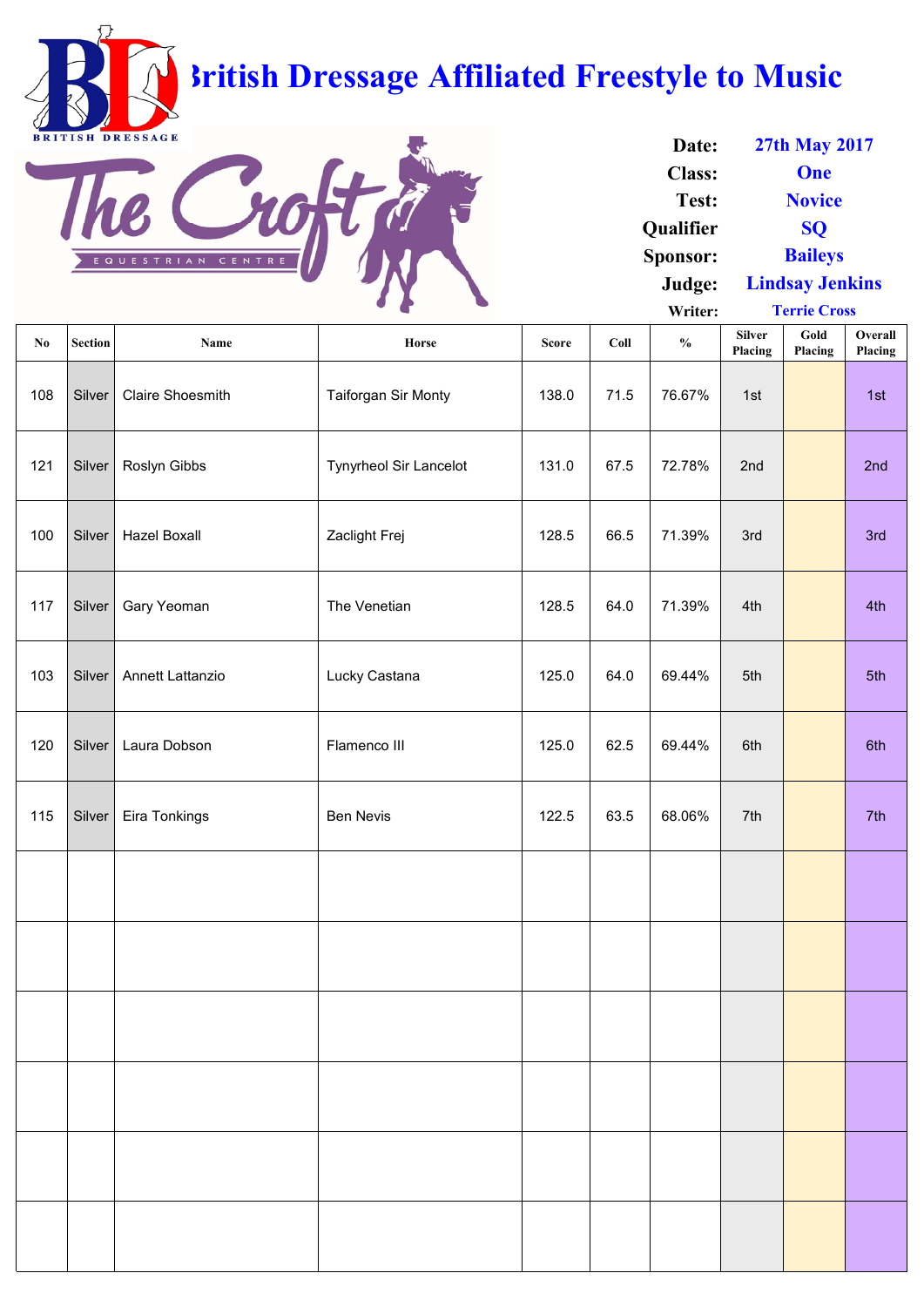| $\bf{N0}$ | <b>Section</b> | <b>Name</b>                | Horse                       | <b>Score</b> | Coll | $\frac{1}{2}$ | <b>Silver</b><br>Placing | Gold<br>Placing | Overall<br>Placing |
|-----------|----------------|----------------------------|-----------------------------|--------------|------|---------------|--------------------------|-----------------|--------------------|
| 102       | Gold           | Christel Caderius van Veen | <b>Baltimore van Kairos</b> | 191.0        | 97.0 | 73.46%        |                          | 1st             | 1st                |
| 116       | Gold           | <b>Clare Beswick</b>       | Arturo Amigo                | 176.5        | 89.5 | 67.88%        |                          | 2nd             | 4th                |
|           |                |                            |                             |              |      |               |                          |                 |                    |
| 110       | Silver         | Cassilda Courtier-Dutton   | Flicka in Clover            | 190.5        | 95.5 | 73.27%        | 1st                      |                 | 2nd                |
| 114       | Silver         | Lorna Fraser               | Dahmascus                   | 186.0        | 97.5 | 71.54%        | 2nd                      |                 | 3rd                |
| 105       | Silver         | Lorna Fraser               | Celia of Dykes              | 176.0        | 91.0 | 67.69%        | 3rd                      |                 | 5th                |
| 109       | Silver         | Jane Taylor                | Ollie George                | 167.0        | 87.5 | 64.23%        | 4th                      |                 | 6th                |
|           |                |                            |                             |              |      |               |                          |                 |                    |
|           |                |                            |                             |              |      |               |                          |                 |                    |
|           |                |                            |                             |              |      |               |                          |                 |                    |
|           |                |                            |                             |              |      |               |                          |                 |                    |
|           |                |                            |                             |              |      |               |                          |                 |                    |
|           |                |                            |                             |              |      |               |                          |                 |                    |

| Date:            | <b>27th May 2017</b>   |
|------------------|------------------------|
| <b>Class:</b>    | Two                    |
| Test:            | <b>Elementary</b>      |
| <b>Qualifier</b> | <b>SO</b>              |
| <b>Sponsor:</b>  | <b>PDS Saddles</b>     |
| Judge:           | <b>Lindsay Jenkins</b> |
| Writer:          | <b>Terrie Cross</b>    |

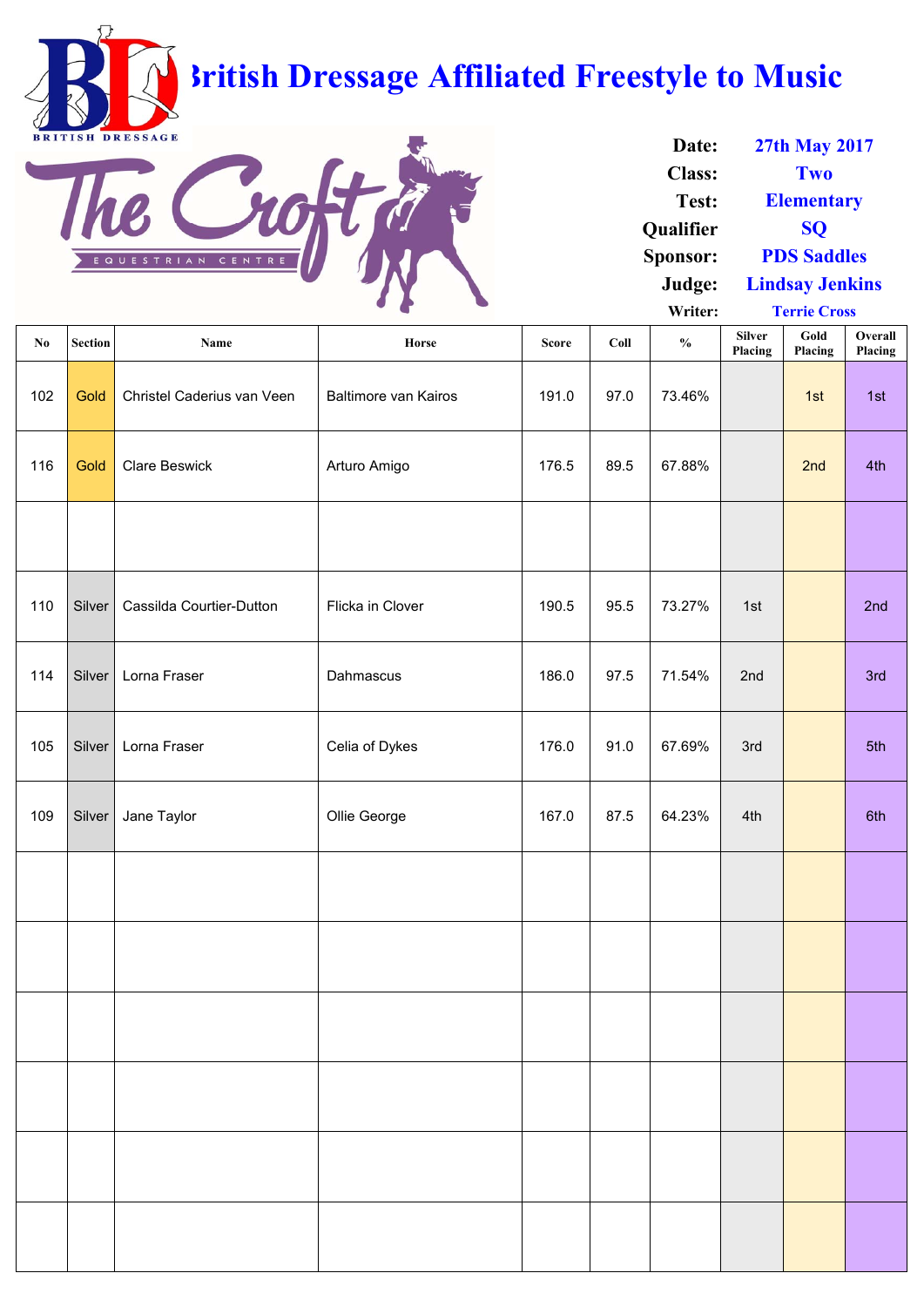| No  | <b>Section</b> | Name                              | <b>Horse</b>                | <b>Score</b> | Coll  | $\frac{0}{0}$ | <b>Silver</b><br>Placing | Gold<br>Placing | Overall<br>Placing |
|-----|----------------|-----------------------------------|-----------------------------|--------------|-------|---------------|--------------------------|-----------------|--------------------|
| 113 | Gold           | Virginia Collis                   | Donner Imanika              | 207.0        | 105.0 | 69.00%        |                          | 1st             | 2nd                |
|     |                |                                   |                             |              |       |               |                          |                 |                    |
| 102 | Silver         | <b>Christel Caderius van Veen</b> | <b>Baltimore van Kairos</b> | 214.0        | 109.5 | 71.33%        | 1st                      |                 | 1st                |
| 111 | Silver         | Jo Farrington                     | Carina II                   | 203.5        | 102.0 | 67.83%        | 2nd                      |                 | 3rd                |
| 110 | Silver         | Cassilda Courtier-Dutton          | Flicka in Clover            | 201.0        | 102.0 | 67.00%        | 3rd                      |                 | 4th                |
| 112 | Silver         | <b>Clare Griffin</b>              | <b>Rockwood Rosie</b>       | 197.0        | 99.0  | 65.67%        | 4th                      |                 | 5th                |
|     |                | 104   Silver   Michelle Williams  | Just B Coz                  | 190.5        | 96.0  | 63.50%        | 5th                      |                 | 6th                |
|     |                |                                   |                             |              |       |               |                          |                 |                    |
|     |                |                                   |                             |              |       |               |                          |                 |                    |

| Date:            | <b>27th May 2017</b>   |
|------------------|------------------------|
| <b>Class:</b>    | <b>Three</b>           |
| Test:            | <b>Medium</b>          |
| <b>Qualifier</b> | SO                     |
| <b>Sponsor:</b>  | <b>Spillers</b>        |
| Judge:           | <b>Lindsay Jenkins</b> |
| Writer:          | <b>Terrie Cross</b>    |